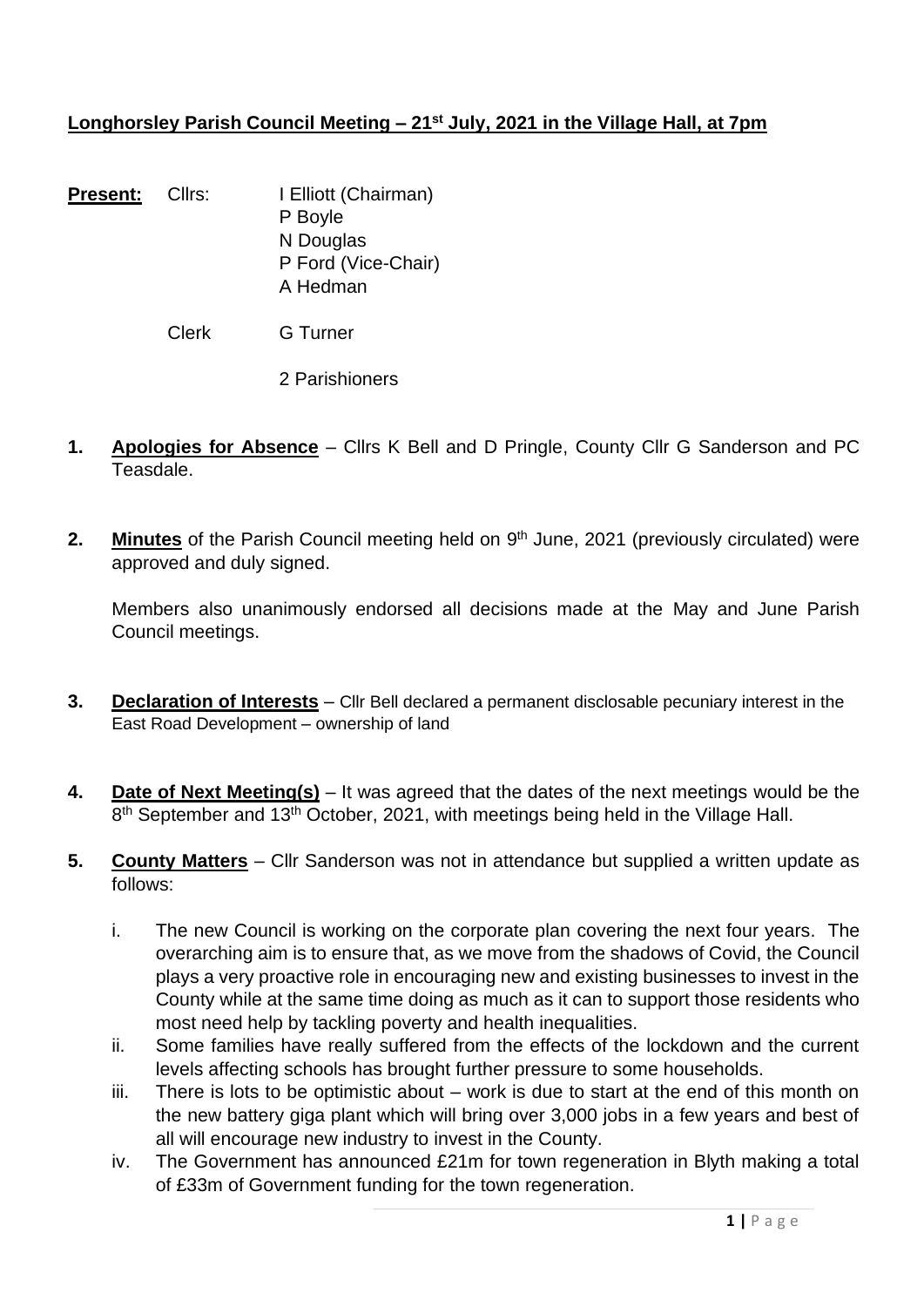- v. The Borderlands Partnership is up and running funding £5m to Lilidorei in the Alnwick Gardens, the new whisky distillery and visitor centre in Wooler and soon a large-scale development of the Maltings as well as 7 town deals in market and coastal towns in Northumberland at a cost of £30m
- vi. Today the first cruise ships arrive in Berwick.
- vii. Less good is the current consultation around the East Coast Mainline where proposals include a reduction in the trains from Morpeth – around 30%. Some organisations are lobbying the Government strongly on this issue.
- viii. Work on Climate Change continues and NCC is looking to work more closely with Parish and Town Councils.
- ix. Locally, a meeting with the Highways manager is arranged for next week to discuss possible passing places on the Smallburn Road. Any plans will be passed on to LPC for comments.
- x. Works at the Weldon River Bridge are to begin to refurbish the bridge and address structural issues.

The Clerk informed the meeting that she had received correspondence from a local resident against the proposed reduction of trains stopping at Morpeth. Members agreed that the Clerk send a letter of complaint to the Government (Department of Transport) together with compiling a response to the current consultation on behalf of LPC.

- **6. Update by PC Andrea Teasdale** PC Teasdale was not in attendance on the evening but supplied a written update covering:
	- Things have been relatively quiet on the poaching front with not many reports being made. Operation Hawkeye continues to run to address issues associated with rural crime.
	- Northumbria Police continues to monitor off-road bikes in the area.
	- There was a recent report of males entering someone's garden and trying to open a kennel but made off without stealing anything. As dog thefts are on the increase, residents are reminded to ensure that kennels are securely locked and security lighting installed.
	- She is aware of the issues of speeding on the East and West Roads and will be addressing this in the next few weeks with patrols and a speed gun.
	- As the Covid restrictions were lifted on the  $19<sup>th</sup>$  July, there is now no formal enforcement undertaken by the Police.

# **7. Finance**

- 7.1 **Authorisation of Payments** Members considered and approved the Authorisation of Payments list to 21<sup>st</sup> July, 2021, totalling £2,705.16.
- 7.2 **Budget Monitoring** Members approved the monitoring statements to the end of June, together with the account transactions for the year, petty cash documents and bank reconciliation to 12<sup>th</sup> July.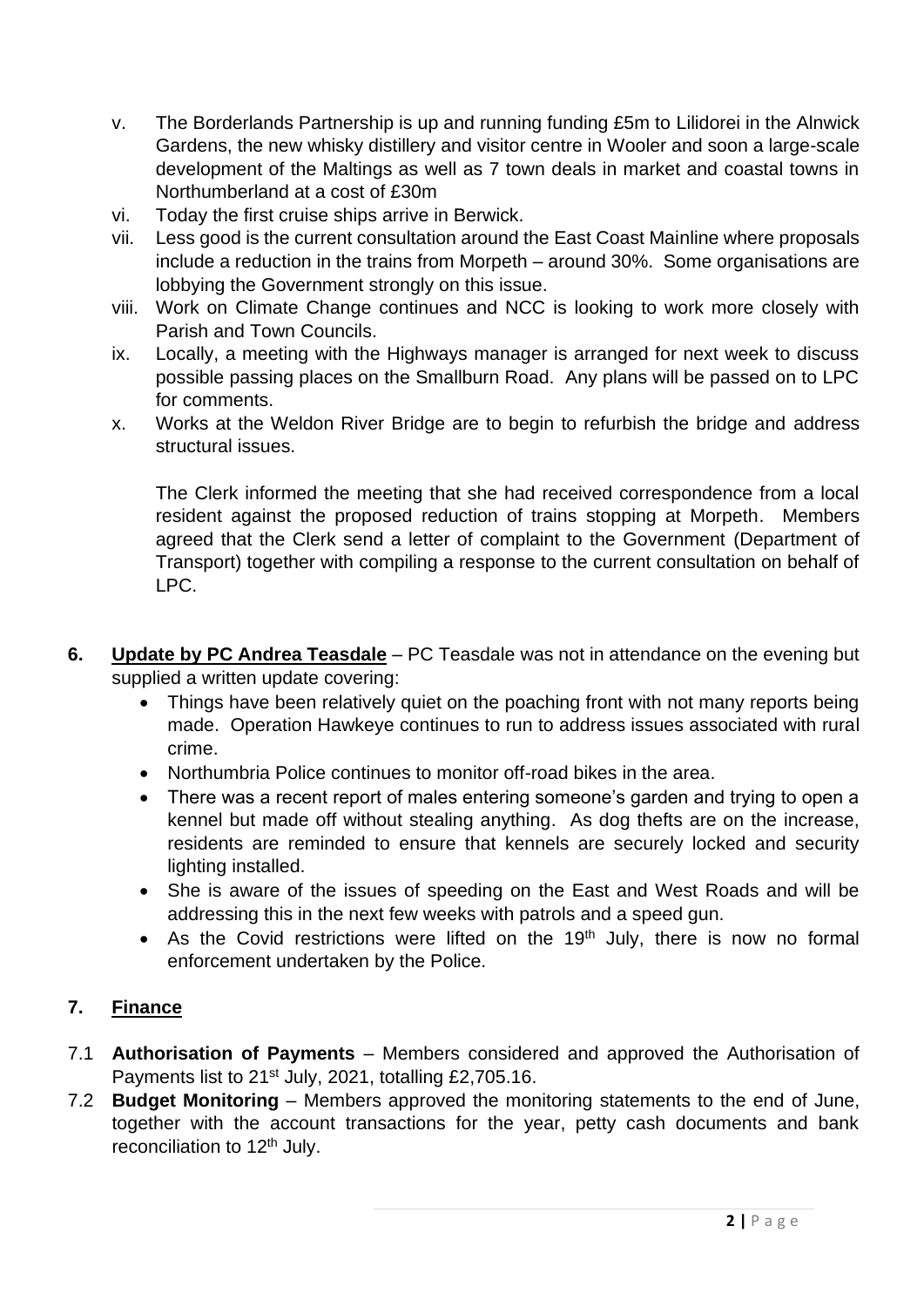### **8. Routine Items for Review**

#### 8.1a**) Planning Decisions**:

21/00243/FUL Creation of Agricultural Access at Land North of Reivers Gate – NCC GRANTED permission.

21/00741/FUL Proposed single/double storey extension at 13 Wilding Place – NCC GRANTED permission.

21/00716/FUL Proposed general purpose agricultural building at Land South of Springview, Causey Park – NCC GRANTED permission.

21/02277/ELEGDO Erection of pole in line of existing overhead line to provide new connection at Track South West of the Acres – NCC had no Objection.

### 8.1b) **Review of Planning Applications**:

21/01300/VARYCO Removal of condition 1 for the retention of an existing caravan at Southward Edge Barns – no objections.

21/01975/AGRGDO Prior notification for general purpose agricultural building at Land North East of South Linden House – noted.

21/01909/FUL Construction of a single storey extension at 43 Drummonds Close – No Objections.

21/02183/FUL Proposed conversion of self-contained house to create additional 2-bedroom house at 1-2 South Road – Concerns were raised re parking issues i.e., lack of provision.

21/02711/PRUTPO Reduction of mature Ash by 1/3<sup>rd</sup> at 56 Church View, Badgers Ford -No objection.

- 8.1c)**Aerial Masts at Davison Court** This issue was referred to NCC Planning Enforcement, who have acknowledged receipt and will look into the matter.
- 8.1d)**West Ridges** 21/01561/FUL Conversion of redundant barn into 3 dwellings there had previously been an application made under section Q but was subsequently refused. This is a new full planning application. Although the application would involve access over Village Green land, access was granted back in 1981 – therefore setting a precedent of "presumed right". Members agreed to express concerns and set conditions that the sewerage treatment plant is to be always maintained and kept in full working order as it is close to Archies Pond.
- 8.1e)**Land South West of Field Head House** 21/01471/OUT Following the June meeting, the Chairman circulated a draft response which members endorsed. The objections have been forwarded to NCC. Interestingly, Highways had also stated that it was unsuitable as officers believed that the access/egress was unsustainable.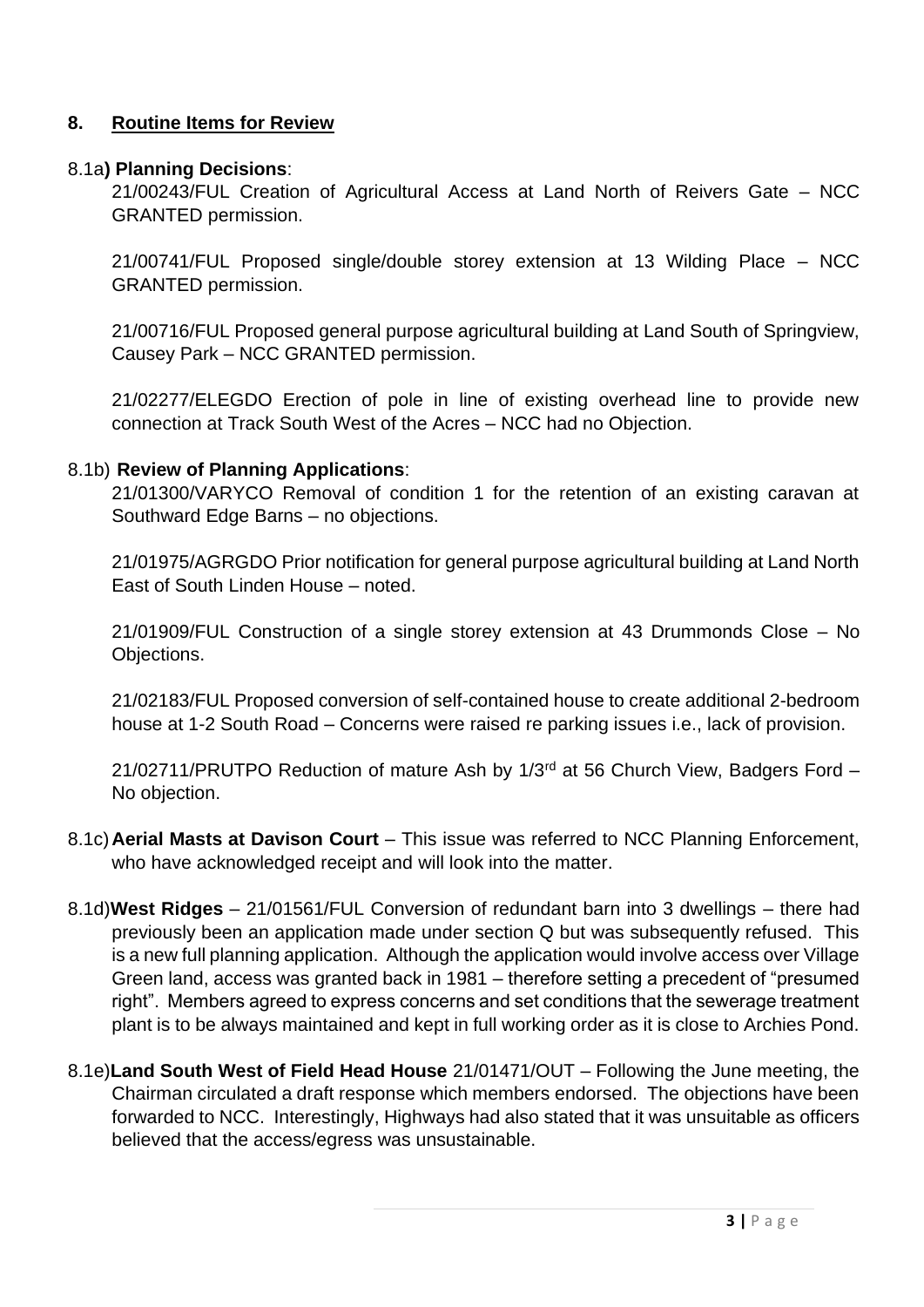8.1f) Belmont – The Chairman thanked Cllr Ford and Mr Etchells for their input at the recent NCC meeting held on 12<sup>th</sup> July. All believed that the meeting was conducted very well. Many interesting questions were raised by LPC and residents. The Chairman also thanked Cllr Sanderson for his significant support.

The Committee decided to defer the decision to a later date. The Belmont application may set precedents for all similar future applications in Northumberland.

Members unanimously agreed that they were minded not to grant permission to drive over this section of Village Green to access this property. As it is a public footpath, regular use by cars could be a public safety risk, and it is believed to be unsuitable for that purpose.

## 8.2 **Moor Management Committee**

The Clerk informed the meeting that the next Moor Management Committee is scheduled for 4<sup>th</sup> August.

## 8.3 **The Old Church Wood (Barbara's Wood) – Cllr Ford gave the following update:**

- The perimeter paths have recently been recut.
- Volunteers will be asked to maintain the wildflower area during August.
- The Barn Owl can regularly be seen out hunting during dusk.
- 105 new saplings have been ordered from the Woodland Trust.

#### 8.4 **Play Areas**

- i. Members received and noted Mr Paterson's monthly report.
- ii. MUGA Lighting Cllr Boyle informed the meeting that the coinbox had been returned to the manufacturer as it was not working properly. It was subsequently found to have a faulty circuit board. The box has now been reset, returned and reinstalled. He will test the timing of the tokens this week to ensure that the lights go off after 1 hour. It was agreed that contractors working on the MUGA or indeed any other assets cannot use any of the facilities in the Village Hall without first getting approval from the leader of the Playgroup as vulnerable children are present.
- iii. Members received and noted the comments made during the annual ROSPA inspection. Church View Play area had a number of amber alerts which need to be kept under review, and repairs made where possible, until such a time as funding can be organised for a refurbishment of the area. Members also asked the Clerk to contact Mr Paterson about maintenance works required to the MUGA gate.
- 8.5 **Allotments** nothing to report at this time.

### 8.6 **Village Maintenance Review**

i. Car Parking on Common – Cllr Boyle has a meeting arranged with Mr McMorrow and J Chisholm on 4<sup>th</sup> August to discuss the options for new surfacing. He has also met with Northumbria Fencing to discuss the installation of a pivot-bar gate system costings will be brought to the September meeting for consideration.

Due to the introduction of the new posts, NCC cannot mow around or between them. It was therefore agreed to ask JP Garden Services to undertake the strimming around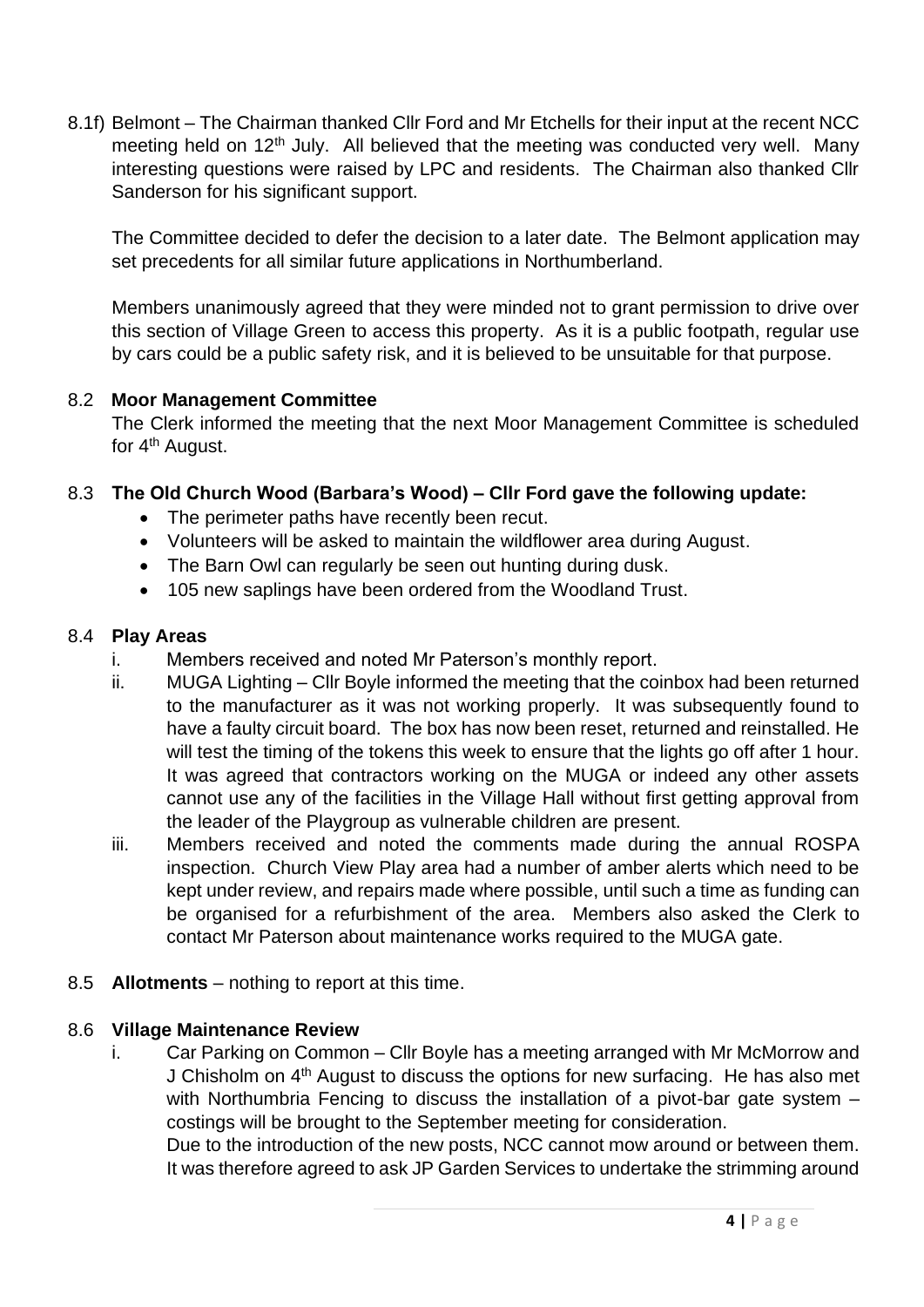the posts. Cllr Boyle has also updated the local resident who raised concerns about the Common area as to our future plans.

- ii. East Road Problems No response has been received from the resident about any signage required.
- iii. Flooding Issues Cllr Boyle informed the meeting that local residents are keen to get this matter resolved. He had a second meeting on site with NCC. It is proposed that a new screen and a 3-tier system be designed to assist with flood water. Debris would be kept at the lower level allowing excess water to overspill into the second and third tiers before being allowed to run into the pipes. This will prevent the debris clogging up the pipes thus causing the water to overflow and flood the area. The old culvert between Church View and Whitegates is overgrown and should be maintained by the riparian owner – this was believed to be the original developer McLean's, which no longer exists.

Cllrs Boyle and Ford are to meet as Archies Pond to discuss the possibility of dredging to deepen both ponds so that they can handle any accumulated rainfall.

- iv. Members considered and noted an email received from a local resident with concerns about the speed of traffic and associated problems North of the Village. As this is a highways issue this will be passed on to NCC. It was also agreed to find out whether any speed testing equipment was available to have on loan.
- v. West Oakland Tree Issues the Chairman had a meeting on site with Town and Country Tree Surgeons to discuss maintenance works required on the "Tree". Works have been agreed for the Autumn and this has been passed onto the local resident. The Clerk has also had a reply from NCC to say that maintenance of the Cherry Tree has been added to their list for inspection purposes.
- vi. Grit Bins The Clerk has requests for 2 new bins carried forward from 2019 1 at Paxton Dene and the other at Wilding Place. Once the location of the bins is decided she will complete the necessary NCC assessment form. She believes that the Paxton Dene bin will meet NCC criteria as the bank at the ford is very steep and difficult to negotiate during bad weather conditions. However, the Wilding Place bin would probably come under LPCs responsibility and would cost approximately £300.
- vii. It was agreed to ask Mr Paterson to trim the branches of the trees next to the speed camera on the A697.
- viii. A request has been received from Longhorsley Junior Football Team to carry out some maintenance works at the top of the Common in readiness for the containers to arrive on site. Members endorsed the decision of the Chairman and Clerk to grant approval.
- ix. Concerns regarding a resident tripping on the old step outside of Hope House were passed onto NCC by Cllr Hedman and the Clerk. Officers from NCC have been out on site to look at the step following the incident.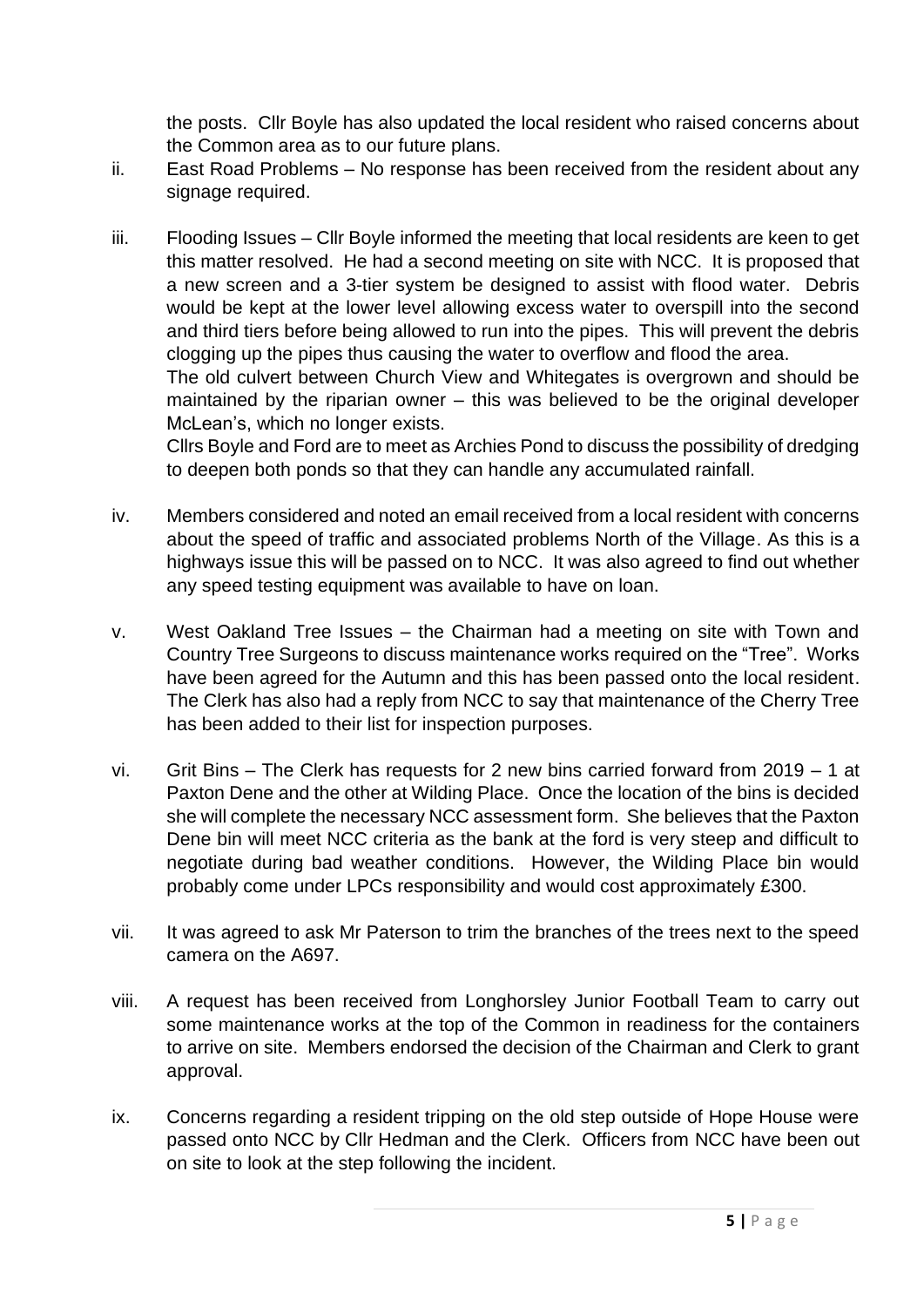- 8.7 **LPC Website** The Clerk informed the meeting that the new councillor photographs and contact details were now on the website.
- 8.8 **Longhorsley Tree** The Clerk to write articles covering the Old Churchyard Garden project, Old Church Wood, and an article reminding parents to control children whilst waiting for the school bus i.e., not to kick footballs against private property.

# 8.9 **Donation Requests** – none received

- 8.10 **Village Hall Committee** Cllr Ford gave the following update:
	- Covid rules after  $19^{th}$  July up to individual, VHC will recommend wearing face masks and the cleaning boxes will remain available.
	- Gigabit hub status confirmed, waiting for next step
	- WFF application for extra sound equipment Kathryn ready to do the application
	- Restart grant 1 set of suggestions received from Tree and most are already being actioned.
	- Unsure whether youth club wanted, so will organise a children's yoga and/or Zumba class as a test run, with view to setting up more permanently. Zumba teacher will be asked if does children's classes.
	- Another possible activity is Singing for older people.
	- Treasurer's Report restart grant application submitted.
	- Current balance £15656.15
	- Annual return to Charity Commissioner has been submitted.
	- PO office money received this month but not debt arrear payment.
	- AOB front door replacement: joiner now unable to do until November, Sue contacted another with view to replacing sooner.
	- Groups Supplement to be updated, details will be sent to all the Groups to check ready for September issue of Tree and then put on Portal.

## **9. Items Carried Forward**

## **9.1 Housing Developments in the Village**

- a) South Road Development nothing to report at this time.
- b) East Road Development nothing to report at this time.
- c) Kirkups Corner nothing to report at this time.
- **9.2 Neighbourhood Planning** nothing to report at this time.